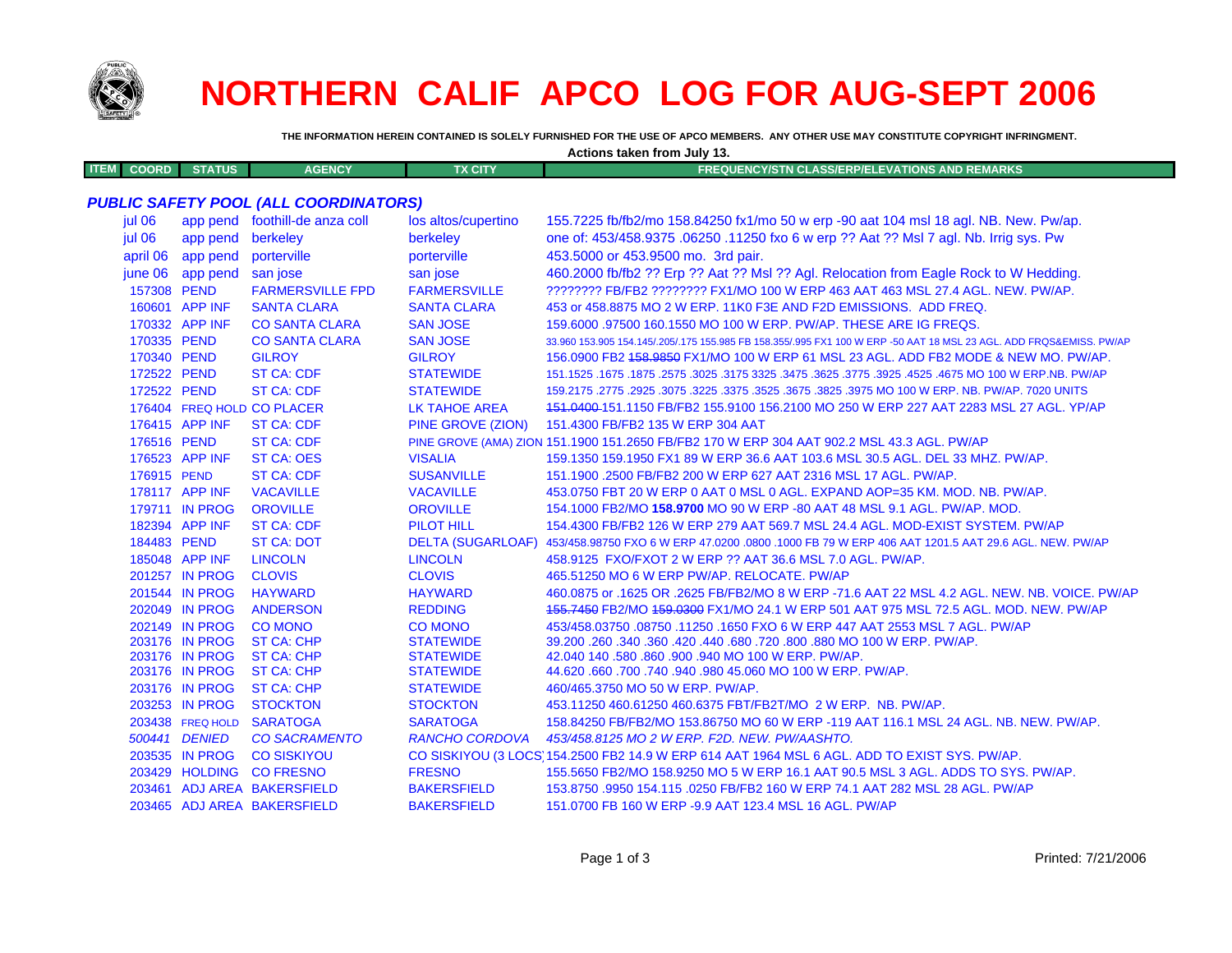**THE INFORMATION HEREIN CONTAINED IS SOLELY FURNISHED FOR THE USE OF APCO MEMBERS. ANY OTHER USE MAY CONSTITUTE COPYRIGHT INFRINGMENT.**

**Actions taken from July 13.**

| <b>COORD</b> | <b>STATUS</b>  | <b>AGENCY</b>                             | <b>TX CITY</b>          | <b>FREQUENCY/STN CLASS/ERP/ELEVATIONS AND REMARKS</b>                                                                   |
|--------------|----------------|-------------------------------------------|-------------------------|-------------------------------------------------------------------------------------------------------------------------|
|              |                | 203468 ADJ AREA BAKERSFIELD               | <b>BAKERSFIELD</b>      | 155,4300 FB 130 W ERP -16.9 AAT 123.4 MSL 16 AGL, PW/AP.                                                                |
|              | 203675 IN PROG | <b>SAN RAMON VLY FPD</b>                  | <b>W CREEK (DIABLO)</b> | 460.5750 FB/FB2 8.5 W ERP 958 AAT 1170 MSL 10 AGL, PW/AP.                                                               |
|              | 500466 DENIED  | <b>CO FRESNO</b>                          | <b>KERMAN</b>           | 159.11250 FB2/MO 155.0850 FX1/MO 20 W ERP 14 AAT 59 MSL 15.2 AGL. NEW. PW/AASHTO.                                       |
| 203706 APPD  |                | ST CA: JUDICIAL COUNCIISAN FRANCISCO      |                         | 453.2750 FB/FB2/FX1/MO 19 W ERP 25.6 AAT 19.2 MSL 36.6 AGL, NEW, WB, PW/AP,                                             |
| 203743 APPD  |                | HUMBOLDT ST UNIV PD ARCATA                |                         | 155.1150 FB/FB2/MO 156.2400 MO 100 W ERP ??AAT 28 MSL 22 AGL. ADD NEW SITE, PW/AP,                                      |
| 105317 APPD  |                | <b>RUSSIAN RIVER CO WATER GURNEVILLE</b>  |                         | 173.28750 FXO 8W ERP V AAT V MSL 7 AGL. RESTORAL. SEVERAL LOCNS. IG/EWA.                                                |
| 105317 APPD  |                | <b>CO SAN MATEO</b>                       | <b>MONTARA</b>          | 453.2500 FB2 50 W ERP @230T 68.1 AAT 145 MSL 9.4 AGL. PW/IMSA.                                                          |
| 024732 APPD  |                | HOOPA VALLEY RES FM HOOPA (HUM CO)        |                         | 155,3850 .1000 .8200 FB2/MO 150,8050 154,1900 .3550 .3850 151,0850 159,1800 MO                                          |
|              |                |                                           | CONTINUES >>>           | 35 W ERP 296 AAT 103.6 MSL 12 AGL. PW/IMSA. RESTORAL.                                                                   |
|              | 203881 IN PROG | <b>SANTA ROSA</b>                         | <b>SANTA ROSA</b>       | 453/458.93750 FXO/FXOT 6 W ERP V AAT V MSL 7 AGL, NB, NEW, PW/AP                                                        |
| 1660019 APPD |                | <b>TORRE AVE PROJECT 11 CUPERTINO</b>     |                         | 465,0000 FB 25 W ERP ?? AAT 72 MSL 12 AGL. IG/PCIA. NEW. JOB-SITE DIGITAL PAGING.                                       |
| 44099 APPD   |                | YUROK DEPT OF PS                          | KLAMATH AREA            | 173.3250 (IG) MO 100 W ERP. WB. NEW. PW/???                                                                             |
| 060577 APPD  |                | <b>KANAHAWA WATER</b>                     |                         | 153.7250 .2500 FB/MO ?? W ERP ?? AAT ?? MSL ?? AGL.                                                                     |
| 510545 APPD  |                | <b>CO FRESNO</b>                          | <b>KERMAN</b>           | 155,0850 FB2/MO 159,1050 FX1/MO 20 W ERP 14 AAT 59 MSL 15.2 AGL, NEW, PW/AASHTO,                                        |
| 204014 APPD  |                | <b>SAN MATEO PREHOSP</b>                  | <b>DALY CITY</b>        | 151.4750 FB/MO 154.1000 155.4000 FB/FB2/MO 156.0450 FX1/MO49 W ERP 338.6 AAT 366 MSL 15 AGL.PW/AP                       |
| 204014 APPD  |                | <b>SAN MATEO PREHOSP</b>                  | <b>DALY CITY</b>        | 151.4750 FB/MO 154.1000 155.4000 FB/FB2/MO 156.0450 FX1/MO49 W ERP 138.4 AAT 168 MSL 11 AGL.PW/AP                       |
| 204014 APPD  |                | <b>SAN MATEO PREHOSP</b>                  | <b>PACIFICA</b>         | 151.4750 FB/MO 154.1000 155.4000 FB/FB2/MO 156.0450 FX1/MO 270 W ERP 107.7 AAT 153 MSL 18 AGL.PW/AP                     |
| 204014 APPD  |                | <b>SAN MATEO PREHOSP</b>                  | <b>SO SF</b>            | 151.4750 FB/MO 154.1000 155.4000 FB/FB2/MO 156.0450 FX1/MO 100 W ERP -33.2 AAT 24 MSL 6 AGL.PW/AP                       |
| 204014 APPD  |                | <b>SAN MATEO PREHOSP</b>                  | <b>SO SF</b>            | 151.4750 FB/MO 154.1000 155.4000 FB/FB2/MO 156.0450 FX1/MO 65 W ERP 117.6 AAT 164 MSL 3AGL.PW/AP                        |
| 101884 APPD  |                | <b>KING AMERICAN AMB CO SAN FRANCISCO</b> |                         | 453.88750 MO/MO3 1.3 W ERP. PW/IMSA, NB.                                                                                |
| 204018 APPD  |                | ST CA: CHP                                | <b>WILLIAMS</b>         | 42.3600 FB DELETE FREQ. PW/AP                                                                                           |
| 204020 APPD  |                | <b>ST CA: CHP</b>                         | <b>YUBA CI</b>          | 42.3600 FB DELETE FREQ. PW/AP                                                                                           |
| 204021 APPD  |                | <b>ST CA: CHP</b>                         | <b>WILLOWS</b>          | 42.3600 FB DELETE FREQ. PW/AP                                                                                           |
|              | 510276 DENIED  | <b>BRISBANE</b>                           | <b>BRISBANE</b>         | 158.99250 MO 5 W ERP. NB. DIGITAL. PW/AASHTO                                                                            |
|              | 510276 DENIED  | <b>BRISBANE</b>                           | <b>BRISBANE</b>         | 156.08250 MO 5 W ERP. NB. DIGITAL. PW/AASHTO                                                                            |
|              | 204144 IN PROG |                                           |                         | FOOTHILL-DeANZA COLL LOS ALTOS/CUPERTINO 155.72250 FB/FB2/MO 158.84250 FX1/MO 50 W ERP -90 AAT 104 MSL 6 AGL. NB. PW/AP |

## *470-512 MHz POOL*

|  |               | 202214 IN PROG CO MARIN        |                  | <b>BODEGA</b>        | 483.9500 .3750 484.8750 490.8000 488.9750 489.3250 .7000 490.1000 .7250                                           |  |
|--|---------------|--------------------------------|------------------|----------------------|-------------------------------------------------------------------------------------------------------------------|--|
|  |               |                                | <b>CONTINUES</b> |                      | FB/FB2 200 W ERP 39 AAT 218 MSL 30 AGL. ADD TO EXIST, YP/AP.                                                      |  |
|  |               | 202278 IN PROG CO MARIN        |                  |                      | CO MARIN & SONOMA 483,6525 .1750 485,6250 484,2000 489,8500 FB2/MO 200 W ERP 566 AAT 745 MSL 60.7 AGL. NEW, PW/AP |  |
|  |               | 201279 IN PROG CO CONTRA COSTA |                  | <b>ORINDA</b>        | 482,7250 489,2500 490,0500 FB8/MO 33 W ERP 487 AAT 583 MSL 43 AGL, PW/AP                                          |  |
|  |               | 201289 IN PROG CO CONTRA COSTA |                  | <b>MARTINFZ</b>      | 482,5750 483,0000 483,4000 483,7750 FB8/MO8 137 W ERP 239 AAT 273 MSL 36.6 AGL, PW/AP, NEW,                       |  |
|  | 172546 DENIED | <b>MOBILE RADIO ASSOC</b>      |                  | <i>I IVERMORE</i>    | 484.96250 FB6/FX1T/MO6 250 W ERP 126 AAT 335 MSL 38 AGL. NB. IG/EWA.                                              |  |
|  | 140225 APPD   | RF WIRFI FSS                   |                  | <b>NOVATO/WCREEK</b> | 483.61250 FB6/MO 250 W ERP 936 AAT 1097 MSL 86 AGL. NB. IG/EWA.                                                   |  |

## *800 MHz PUBLIC SAFETY (GP, YP, GF, YF) & Comml Users*

|             |                | jul 06 app pend co monterey               | co monterey         | 856.71250 or 856.26250 Fbt/mo ?? Erp ?? Aat ?? Msl ?? Agl. Gp/ap. Mdt channel.                      |
|-------------|----------------|-------------------------------------------|---------------------|-----------------------------------------------------------------------------------------------------|
|             |                | 156156 APP INF CHABOT-LOS POSADAS HAYWARD |                     | ???.???? FB2/MO 65 W ERP ?? AAT 12.1 MSL 10.5 AGL. NEW GP/AP.                                       |
|             |                | 176408 FREQ HLD ST CA: P&R                | PINE GROVE (ZION)   | 856.7375 858.7625 FB/FB2/FX1/MO 184 W ERP 282.9 AAT 902 MSL 43.3 AGL. ADD 2N CHNL MINOR MODS. GP/AP |
|             | 180044 APP INF | <b>CO NAPA</b>                            | <b>BERRYESSA PK</b> | 856,96250 FB 280 W ERP 647.2 AAT 932 MSL 6.1 AGL, ADD TO EXIST, GP/AP, MOB DATA,                    |
|             | 181958 APP INF | OAKLAND                                   | <b>OAKI AND</b>     | 858.93750 FB2/FX1/MO 105 W ERP -3 AAT 91.4 MSL 18.9 AGL, ADD NEW FREQ, PW/AP                        |
| 183985 PEND |                | <b>ST CA: DOT</b>                         |                     | LEE VINING (CONWAY 859.73750 FB/FB2 860.98750 FB 496 W ERP 98 AAT 2560 MSL 30.5 AGL. MOD. GP/AP.    |
|             | 202627 IN PROG | <b>STOCKTON</b>                           | <b>STOCKTON</b>     | 856.23750 859.48750 FB/FB2/MO 75 W ERP 40.3 AAT 5.8 MSL 122 AGL. EXIST, ADD SITE, GP/AP             |
| 203874 APPD |                | ST CA: NOT                                | <b>SACRAMENTO</b>   | 810.71250 814.76250 FX1/MO 35 W ERP 11.3 AAT 12.2 MSL 13.7 AGL, MOD, EXIST SITES, GP/AP,            |
| 203882 APPD |                | <b>CO CONTRA COSTA</b>                    | <b>MARTINEZ</b>     | 856.23750 FB/FB2/MO 5 W ERP -41 AAT 50 MSL 5 AGL, JAIL, GP/AP                                       |

 $\mathcal{L}_{\mathcal{A}}$